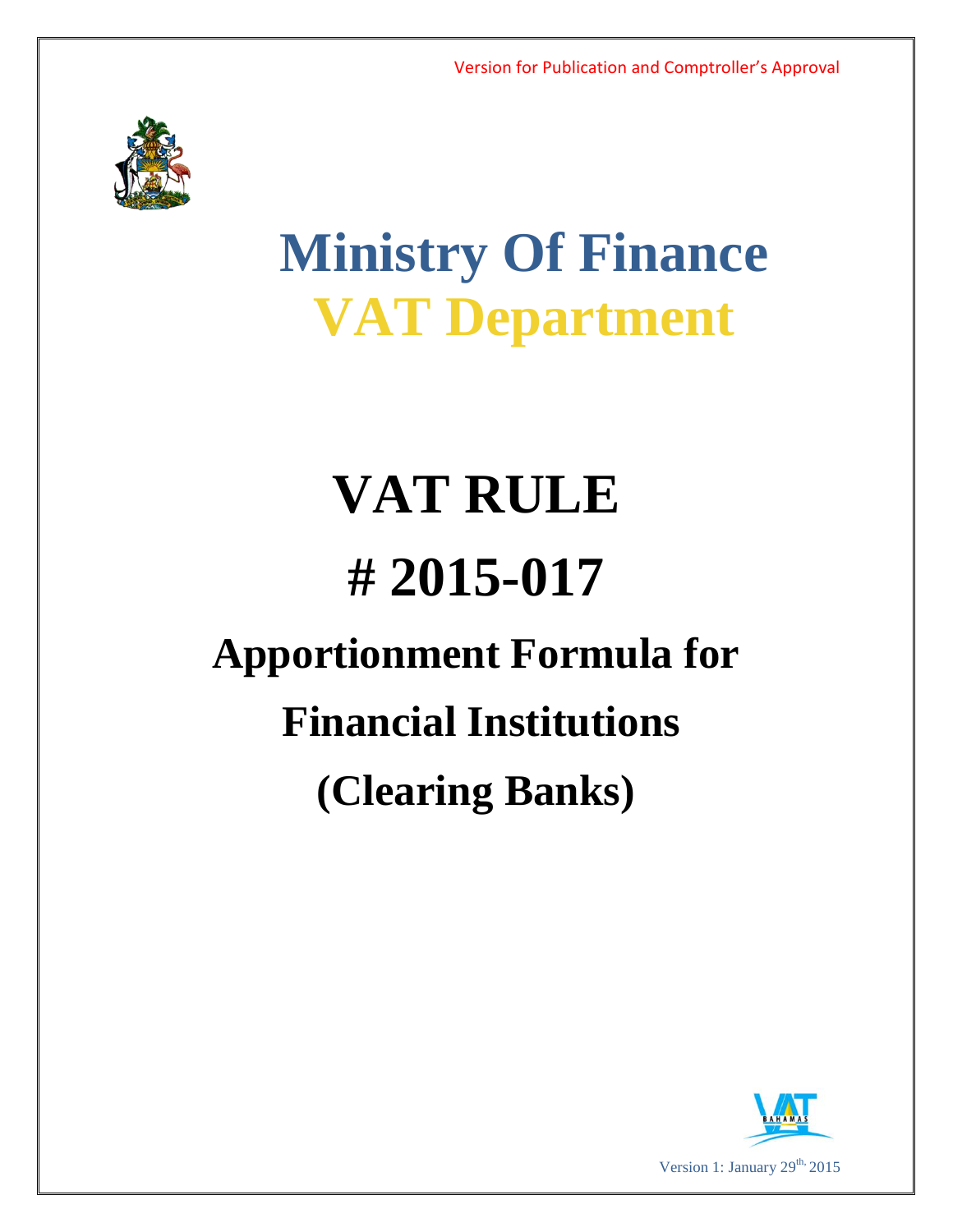#### **A. Authority**

This Rule is made under section 17 of the Value Added Act, 2014.

#### **B. Legislation**

All legislative references are to the Value Added Tax Act, 2014 and/or the Value Added Tax Regulations 2014, unless otherwise stated.

#### **C. This Rule applies in respect of:**

Section 50 of the Value Added Tax and Regulations 21 and 32 of the VAT Regulations, 2014 in regards to input tax deductions, apportionment where both taxable and exempt supplies are made by Financial Institutions.

#### **D. Application of Rule**

The purpose of this Rule is to establish the variables to be used by Financial Institutions (Clearing Banks) to claim input tax incurred in their operations.

#### **E. Comptroller's Rule**

- 1. Where the inputs incurred can be directly identified or allocated to a zero rated (offshore activity) or standard rated activity, full input VAT credit will be allowed*.*
- 2. Where the inputs can be directly allocated to the exempt activity, no input credit will be allowed*.*